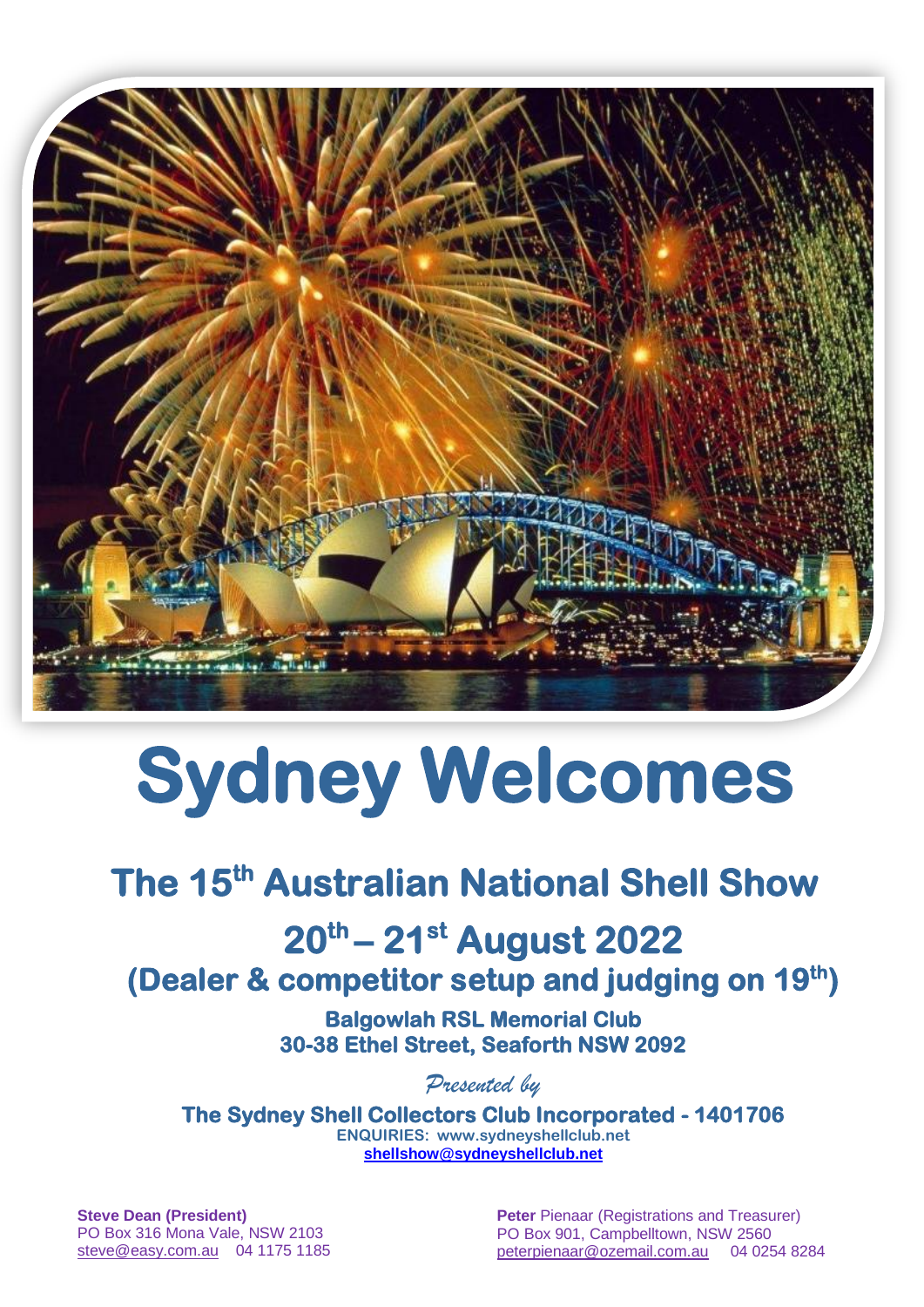#### **Message from the Shell Show Manager:**

Welcome to Sydney for the 15<sup>th</sup> Australian National Shell Show held at Seaforth on 19<sup>th</sup> to 21<sup>st</sup> August 2022.

The Sydney Shell Collectors Club Incorporated is dedicated to fostering the study and appreciation of seashells, freshwater shells, land shells, and fossil shells. Malacology and Conchology have a long history in Australia, supported by a group of dedicated enthusiasts.

In August 2022 it will be the pleasure of renewing acquaintances and gaining new friends from interstate and overseas, and also the pleasure that will be experienced from viewing some of the world's most beautiful and rare shells.

This exhibition presents an opportunity for collectors and researchers to swap or buy those hard to come by specimens. For newer collectors you will have the opportunity to significantly expand your collection.

I hope the broad competition category descriptions allow everyone to show off something new from their collections for us all to enjoy.

A bold statement: We are not expecting Covid to limit our show. As at the end of 2021 most Australians were double vaccinated for Covid. In NSW over 95% of 16y +; 90% of 12-15y were double vaccinated, and we were well into our booster program. 5-11Y start vaccinations January 2022. The goal is to keep on top of vaccinations to reduce spread. This way minimal or no restrictions are required for travel to Australia, to NSW, and during all events.

On behalf of the Show Committee and our Shell Club Members, I take this opportunity to say how much we are looking forward to meeting you in August 2022.

Steve Dean, Shell Show Manager, and president of The Sydney Shell Collectors Club Inc.

#### **Venue:**

Balgowlah RSL Memorial Club 30-38 Ethel Street, Seaforth NSW 2092 (02) 9949 5477

The Shell Show will all be conducted on the top floor of the RSL for the three days, including, competitions area, dealers, shell market (buy/swap/sell), book auction, Saturday awards dinner and Sunday farewell sausage sizzle.

There is a lift from basement car park to foyer. Then a second lift to top floor, after sign in.

The venue is airconditioned, handicap friendly and has parking and eating areas, as well as alcohol and gambling. It is located 12kms from the CBD, 6km from the famous Manly Beach, and 23kms from Sydney Airport. If you feel the need to do some shopping Seaforth suburban shopping centre is just out the doors. A large suburban Mall (Warringah Mall) is 6km away, and Manly Beaches has tourist food and souvenir shops.

#### **Transport:**

*From Manly Wharf:* Hop Skip Jump Bus is Free. Also government buses 9min \$4. Taxi \$18, 6 min. Walk 1.1hr 6km. Evenings Balgowlah RSL bus is free and will drop/pick up from your hotels in Manly and elsewhere.

*From City:* Some bus routes from Wynyard stop at Seaforth Shops (Venue is near the shops) or through busses nearby in Sydney Rd. 30min. Taxi 13 min. Drive 13 min, non-peak. For a scenic route catch a ferry from the city to Manly Wharf, then bus or taxi from there.

*From Narrabeen Caravan Park:* Many bus routes stop at Seaforth Shops. More choices if you change at Warringah Mall. An alternative Caravan Park is at Lane Cove but you need a car.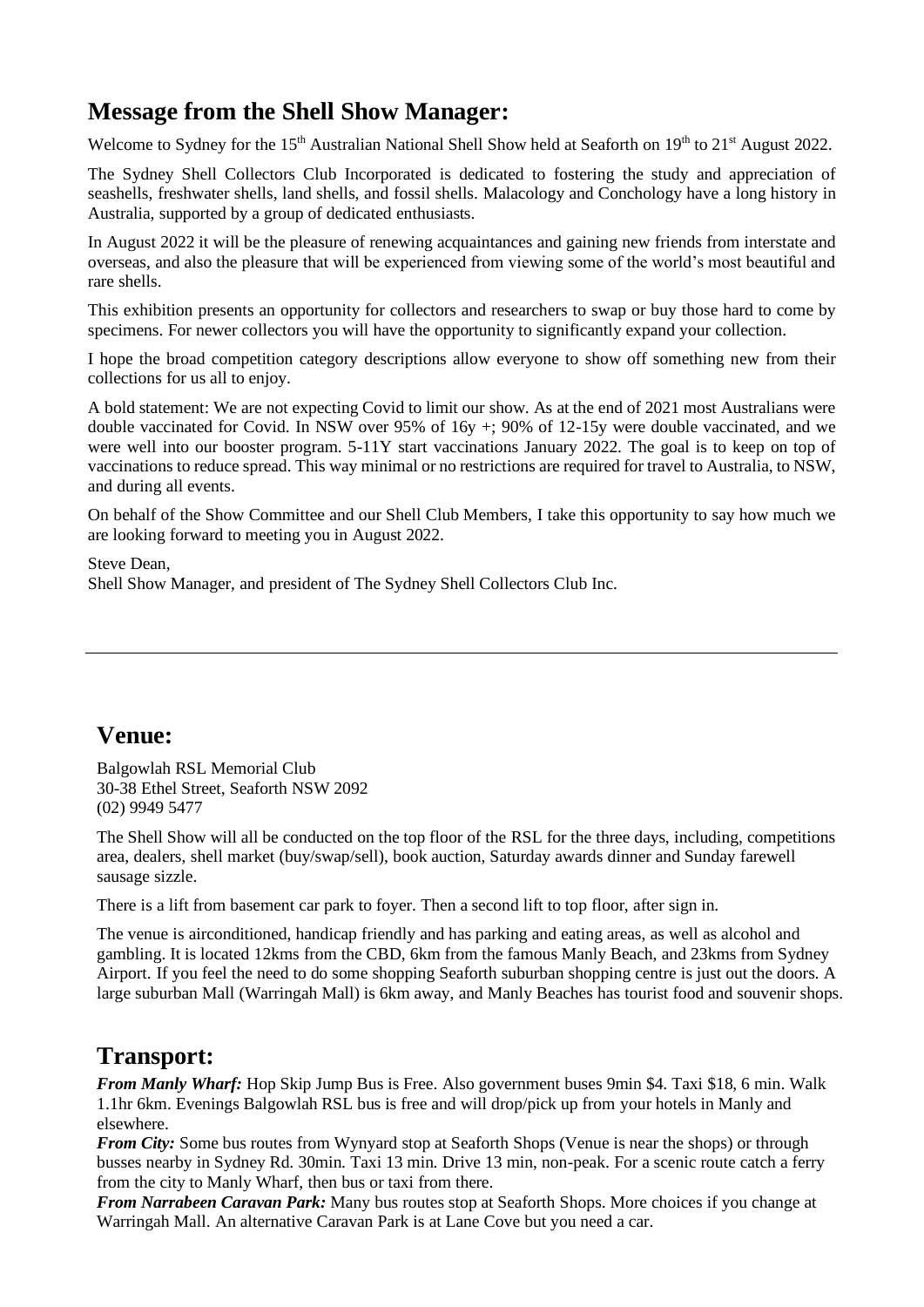#### **Accommodation**

Manly is a tourist destination with a lot of accommodation ranging from back packers through to 5-star beach or harbour front hotels only 6km from the venue. The closest Caravan Park is at North Narrabeen, 14km away. They have cabins and dormitories for groups. There is a Travelodge –Travelodge Manly, is 5km away along the main Norther Beaches bus route at Brookvale, but is not near to beaches or Manly.(car preferred) Additional motels are located along the Pacific Highway (Chatswood, Artarmon, etc and at Terry Hills). Sydney down-town city area has all styles of accommodation but is further away. Note August is a relatively cold time of year in Sydney. Not for beach sunbaking.

#### **Competition Display Sizes:**

Traditionally there has been a standard box footprint, 60cm x 37cm in landscape orientation. This allows 6 displays per table with minimal overhang.

For this show you are allowed to have larger footprint single exhibits where this enhances your entry. You are encouraged to include more shells and/or larger shells to make for more complete exhibits. Each category lists the minimum number of specimens. There is no maximum. This allows you to display more of your shells not seen at previous National's and should create exciting displays for the public and delegates.

We have finite total table space so there is still a maximum footprint: Single double or quadruple footprint space is possible. Single is up to 60cm frontage x 37cm deep. Double is up to 60cm frontage x 74cm deep. Quad space is up to 120cm frontage x 74cm deep. Exhibits can be smaller and any shape as long as they fit within one of these boundaries. No larger, or exhibits would hang off tables. There are no height restrictions, within reason.

There is no practical way for us to eyeball every box for the duration of the show for security. It is your responsibility to provide your own display boxes that include clear protective coverings. For larger footprints you may opt for multiple standard boxes for a single display to save on making large custom boxes

We will need to know the footprint of each of your displays in advance of the show so that we can correctly layout the hall tables. Please provide this with your registration, or soon after.

If you exceed the maximums, then your exhibit won't fit on tables with other competitors and may not be judged.

For single shell categories like "shell of the show" we have tall thin locked glass cabinets. Very large shells may have to sit outside the cabinets, so we prefer medium to small species.

#### **Australian Quarantine & Customs requirements:**

International visitors must declare all animal products and shells being brought to Australia. There is no problems as long as they are clean (contain no plants, seeds, fungus or insects) Make sure shells are properly cleaned & meet CITES & any other import restrictions (e.g. no Giant African land-snail shells).

#### **Competition Entries:**

Delegate registrations, including display footprints, are preferred before 30 June 2022. After the end of July 2022 additional competitive entries may not be accepted.

Payment at time of registration is required. However, Internationals may make arrangement to pay on arrival if this helps with money exchange.

Friday is only for competitors, dealers, and their helpers to set up, as well as judges. The rest of the delegates, the public, and non-delegates are not to attend. There is NO shell sales or swapping at the venue on Friday!! Breaches may result in competitive entries not being judged and your expulsion for the remainder of the show. Setting up will be between 2:30pm and 5:00pm on Friday  $19<sup>th</sup>$  August 2022, with shell of the show cabinet open only at 4.45pm. Don't exhibit if your entries cannot stay in place to the end of the show - 4pm Sunday.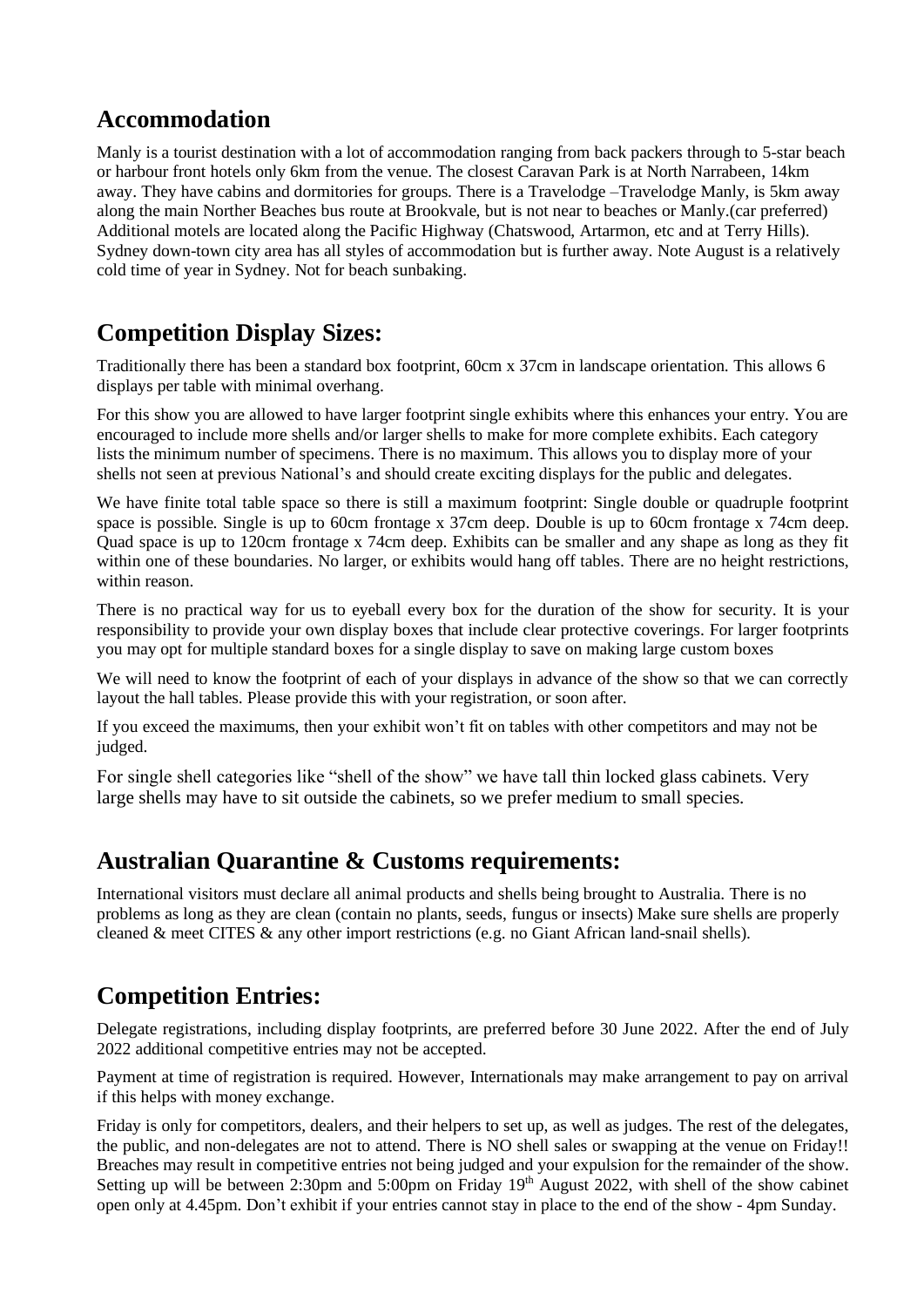#### **Saturday Conference Dinner and Sunday Farewell Sausage Sizzle:**

Both functions are highly recommended. At the Conference awards dinner you will have the opportunity to socialise with the competition judges, the dealers, other delegates, and our committee. Register early to ensure you secure a spot at both. Cost is in addition to registration fee. See registration form. (If covid restricts numbers for meals then preference goes to those who book first)

#### **Other Activities, Field Trips:**

No activities have been arranged as part of this convention, except as listed in this program. If you want to privately tag along with locals who might go collecting ahead of or after the show, we can put you in touch and you can discuss with them.

#### **Delegate Shell Market:**

Delegates who wish to sell some shells can order a market table area for 1.5 hours on Sunday for \$30.00 per space to display your stocks. Please indicate number of spaces required on you registration form. All show attendees can buy at the market. Only Delegates are entitled to book table space to sell or swap shells. Breaches will result in expulsion from the show.

#### **Dealer Space:**

A dealer space will cost \$130.00 per table for the entire show. There will be limited tables available, and they may all be booked well before the delegate registration cut-off date. Dealers are advised to register much earlier than the cut-off. A table space measures 1.8m x 0.75m. There will not be raffles or auctions so you will not have to donate any shells. However, donations of old books for our book auction are welcome. THERE IS NO BUYING OR SELLING OR SWAPPING AT THE SHOW VENUE ON THE FRIDAY. (i.e. THE WHOLE OF THE UPSTAIRS AREAS)

#### **Competition Exhibit set up and Judging:**

**Exhibit and dealer set-up MUST be completed by 5pm Friday 19/8/22** Judging will commence Friday starting around 6.00pm. (Afterwards there will be a short get together for Judges, Dealers, Committee, with finger food).

Please indicate on the registration form if you are available and have the experience to judge, if possible, along with the categories you would like to judge. There is no guarantee that you will be judging, or allotted to your preferred categories. We strive for a mix of judges from multiple states and from the overseas dealers.

#### **Security:**

Judging will in general be 'closed box.' i.e. done without opening your display box lids.

Single shell categories - Shell of the Show etc, are in locked glass cabinets. Judges will view from outside cabinets. You will need to present with your specimens for these categories at precisely 4.45pm Friday to place inside. The cabinets are then locked. (Retrieve precisely 4pm Sunday)

You may wish to tape your other exhibits closed as cleaners and venue staff have room access overnight.

Outside session times if you need urgent access to the main hall you would require one of our committee to accompany you.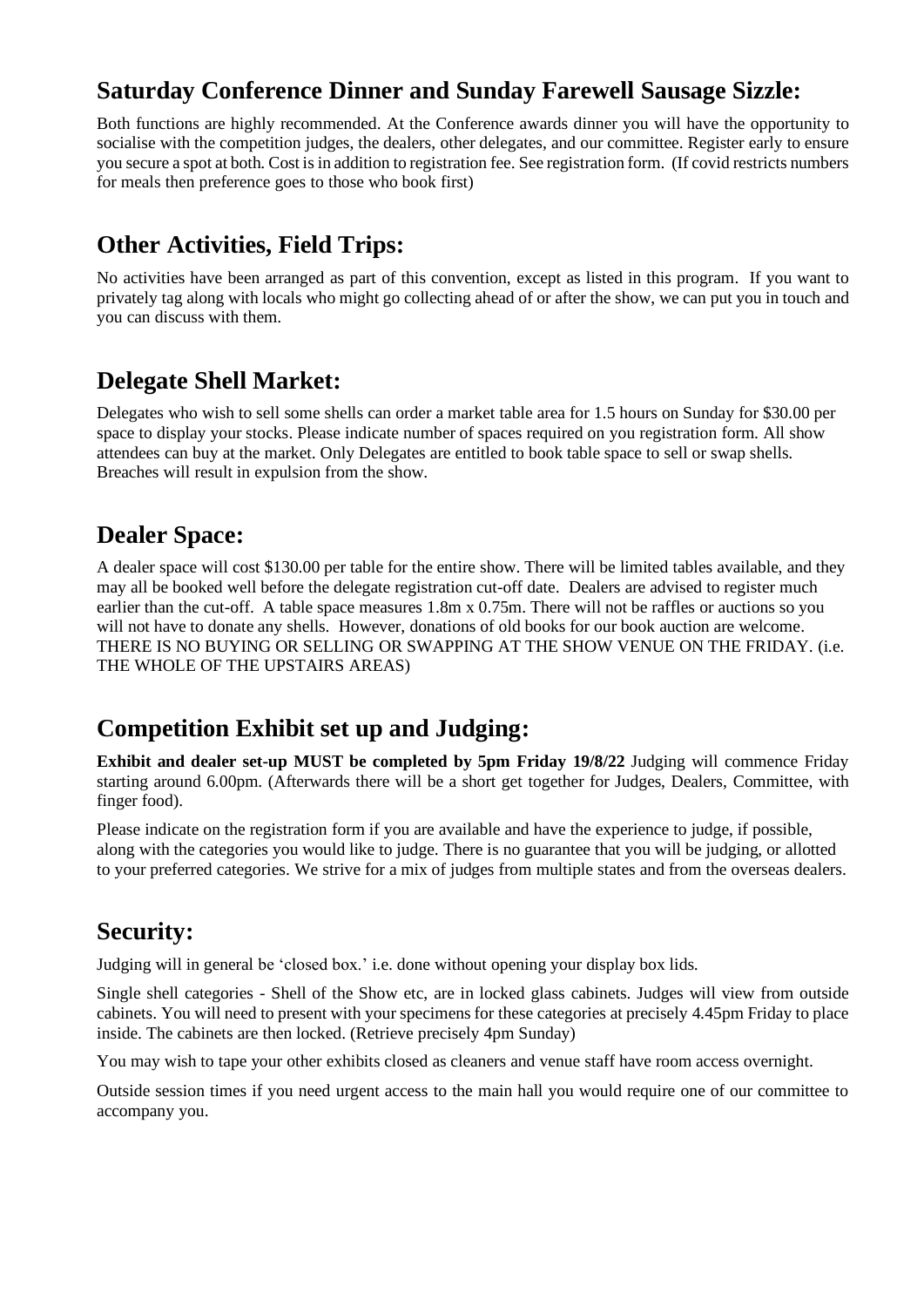## **Program (All activities are in the Balgowlah RSL, top floor)**

### **Friday 19th August 2022**

| $2.30 \text{pm} - 5.00 \text{pm}$     | Exhibitor and dealer set-up. Exhibit set up must be completed by<br>5.00pm so the hall can be prepared for Judging. If you are found to<br>be buying, selling or swapping shells at the venue upstairs on Friday<br>we may expel you from the whole show. |
|---------------------------------------|-----------------------------------------------------------------------------------------------------------------------------------------------------------------------------------------------------------------------------------------------------------|
| $4.45 \text{pm} - 5.00 \text{pm}$     | Placing category $#1 - #4$ into the cabinets then locking them                                                                                                                                                                                            |
| $5.45$ pm $-8.00$ pm                  | Judging followed by Judges thank you and finger food for all.                                                                                                                                                                                             |
| Saturday 20 <sup>th</sup> August 2022 |                                                                                                                                                                                                                                                           |
| 10.00am                               | Club opens for sign in. Shell room doors open about 10 min later                                                                                                                                                                                          |
| 2.00 <sub>pm</sub>                    | Guest speaker program, 30 minute talks: 2pm, 2.45pm and 3.30pm.                                                                                                                                                                                           |
| 4:30 <sub>pm</sub>                    | <b>Book Auction</b>                                                                                                                                                                                                                                       |
| 5.30pm                                | Close Main Hall                                                                                                                                                                                                                                           |
| 5.35pm                                | State convenors meeting to discuss next two national shows                                                                                                                                                                                                |
| 7.00 <sub>pm</sub>                    | Conference Dinner.                                                                                                                                                                                                                                        |
| Sunday 21 <sup>st</sup> August 2022   |                                                                                                                                                                                                                                                           |
| 10.00am                               | Club opens and admission of Public. Shell room opens 10 min later                                                                                                                                                                                         |
| $11.00am - 12.30pm$                   | Delegate Shell Market $-$ in upstairs dining area. This is the<br>opportunity for registered delegates to sell some shells. Main Hall<br>displays and dealer sales tables are still open.                                                                 |
| 4.00 <sub>pm</sub>                    | Close to public.                                                                                                                                                                                                                                          |
| $4.00 \text{pm} - 5.30 \text{pm}$     | Pack up dealers & competition exhibits. Shell of show open 4.00pm                                                                                                                                                                                         |
| 6.30 <sub>pm</sub>                    | Farewell sausage sizzle after 6.30pm, seating & bar earlier                                                                                                                                                                                               |
|                                       |                                                                                                                                                                                                                                                           |

# **What is included:**

| <b>Registration Type:</b>                                                   | <b>Entitled to register for:</b>                                                                                                                                                                                                                                                                                                                                     |
|-----------------------------------------------------------------------------|----------------------------------------------------------------------------------------------------------------------------------------------------------------------------------------------------------------------------------------------------------------------------------------------------------------------------------------------------------------------|
| Full Delegate \$40 (family \$50)                                            | Entry into competition exhibits<br>Buying, selling, and swapping activities<br>Attendance Sat and Sun daytime<br>Attend Friday if exhibiting and/or judging<br>Delegate Shell Market table space (+ Cost)<br>Awards dinner on Saturday (+ Cost) (until sold out)<br>Social and sausage sizzle wind down on Sunday<br>$\bullet$<br>$(+ \text{Cost})$ (until sold out) |
| Day Visitor \$5 per person, children<br>under 12y free, or only \$15 Family | Entry to show for one day (Sat or Sun)<br>Buy shells and books, but not swap or sell<br>Buy books at the Book Auction<br>Dinner on Saturday (ticket is extra cost if not sold out)<br>Social and sausage sizzle wind down on Sunday<br>(ticket is extra cost if not sold out)                                                                                        |
| In addition, a dealer who has paid for a<br>dealer table gets to:           | Setup on Friday, but not selling<br>Buying, selling and swapping all Sat and Sun                                                                                                                                                                                                                                                                                     |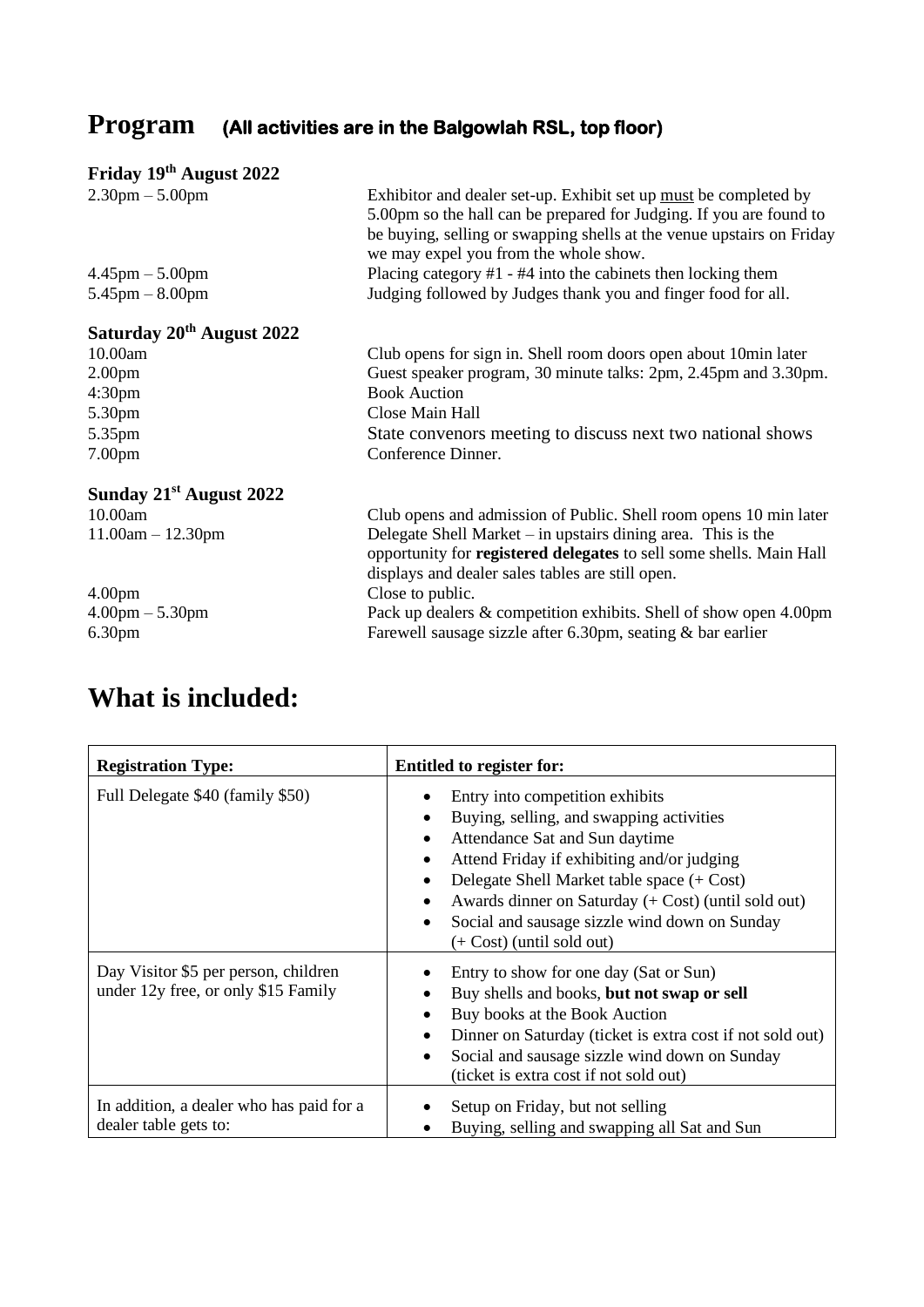#### **Shell Show competition guidelines for entrants and judges**

#### **Below are the important points:**

- 1. Competitive entry is open to exhibitors who have submitted a completed registration form and paid for delegate registration. This includes as many competitive displays as you want
- 2. Most competition categories do not specify locality. Individual exhibits can range from worldwide right down to one locality, without judging penalty.
- 3. Most categories do not require diversity of genus and species.
- 4. If your entry has limited range, genus or species, etc. it may be wise to add a title to your display, so the judges better understand your goal. (e.g. Volutidate – from NSW, Cypraeidae – larger than 100mm, Olividae – all one colour, Conidae – mature with juvenile for comparison, four samples of each variation of a species, one up one down, etc)
- 5. The quantity listed for exhibit is the minimum number of specimens in the display. There is no maximum. However, all must fit in four footprints maximum
- 6. Exhibitors can exhibit as many entries as they like in any category.
- 7. You can put entries into "shell of the show" and "wow factor" irrespective of how many other category exhibits you enter.
- 8. Label should include scientific name. Author is desired but not essential
- 9. Where appropriate labels should include country where collected, additional locality/depth/terrain/ method of collection, data is all optional.
- 10. As a result of the broadening of each category, a bigger portion of judges scores will be for shell quality, including how spectacular the colour, shape and size are for each specimen. Entries should strive for "Blue Ribbon quality"
- 11. For most categories judging points are to be allocated as follows:
	- 60% for quality points deducted for flaws, holes, immaturity, faded, uncleaned or buffed.
	- 20% for presentation, i.e. layout, attractiveness, including labels.
	- 10% for high degree of variety as appropriate to the category per the exhibitors display title.

10% for accuracy of information i.e. min number of specimens and labelling, other descriptive information. (Handwritten labels are allowed, but may detract from presentation points).

- 12. For categories with only one specimen judging is primarily about the specimen quality colour and size, and in some cases rarity. Label should compliment the shell so may improve scores.
- 13. For most categories rarity or dollar value of specimens should not significantly influence scoring. There is no portion of the score sheets that relates to rarity. However, in the event of two entrants ending up with identical total scores, judges may adjust final scores to give preference to the entry with rarer shells.
- 14. Shell with "Wow Factor" is your favourite spectacular shell. It will primarily be judged for its general appeal to non-shell collectors, not for technical quality or maturity. Makes the public go WOW
- 15. Note, don't be disheartened if you don't win in a category. These broad categories have less clear judging rules. So winning is "in the eye of the beholder". Every judge will think differently.
- 16. Entries in category #1-#4 cannot form part of your competitive entries in other categories
- 17. Fossil shells can only be exhibited in categories #4 and #21
- 18. All entries other than single shell and photographic entries will be judged closed box.
- 19. When your competitive displays are set up, you will need to contact our staff (based near the registration desk) and get number stickers attached to each of your displays for anonymous judging. Our staff will enter your name and the number on a separate sheet not seen by the judges. Judging sheets refer to the number sticker on each display, not the owners' name. Do not put your name or logo on or in your displays or on your labels.
- 20. Children 14 and younger can enter in the child categories 5a, 8a, 9a. (Although we will try to accommodate all children even if a little older) Children can also enter in other categories and compete as adults.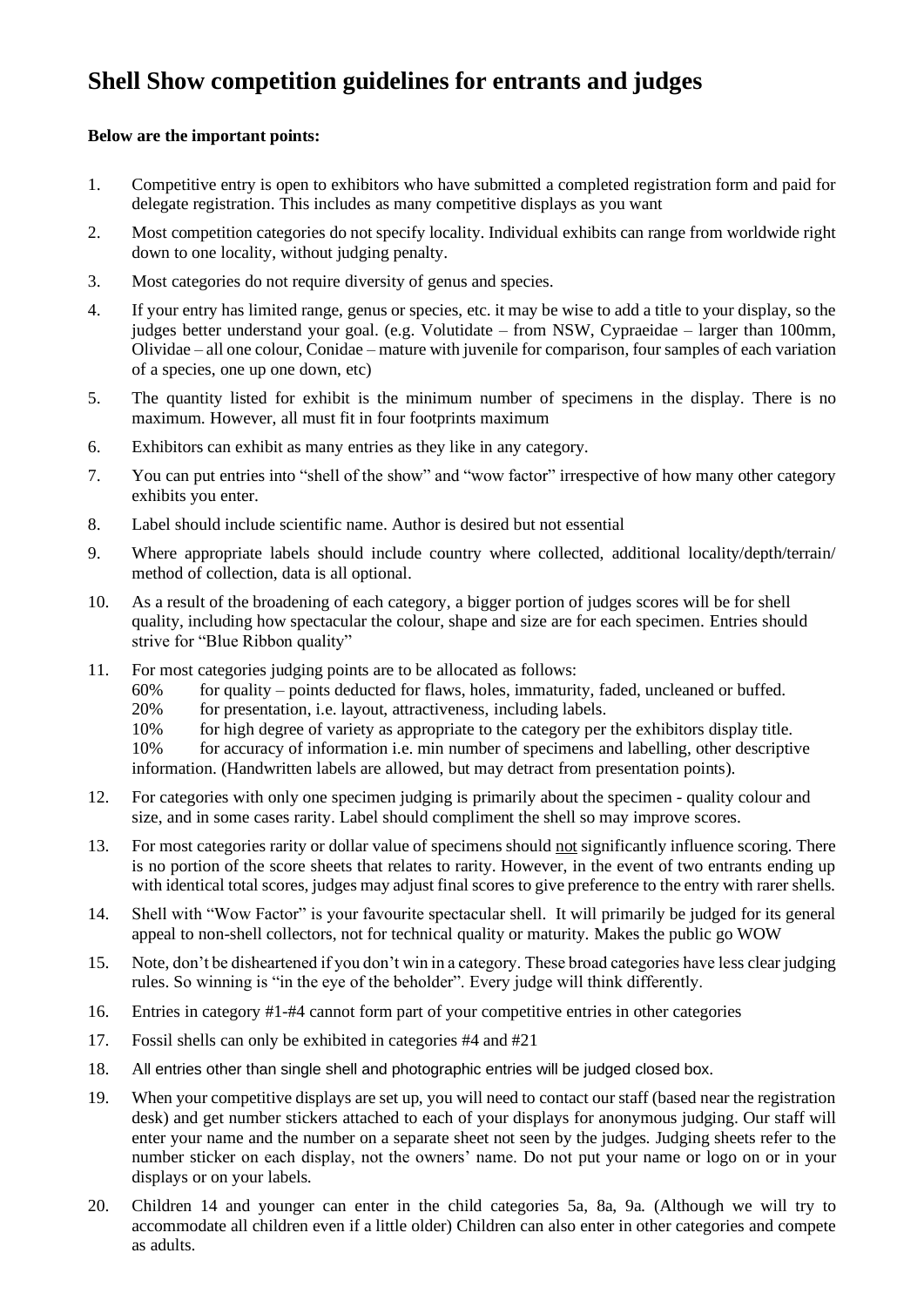- 21. If we know in advance, we try to modify/add to the child categories so that all children get a trophy or certificate. If there are multiple children in a category, then only one can win that category and get the trophy. Second and third get certificates.
- 22. Many shells have had their Family/Genus/Species name changed over time and by various authors. To assist exhibitors and judges the following applies: Exhibitors are not penalised for:
	- Using an older published name, or
	- Family/Genus splitting is not needed (EG Cypraea xxx is OK)
	- Exhibiting a specimen that was previously published as belonging in the competition category, but in a more modern publication now belongs in a different Family/Genus.
- 23. To assist exhibitors and judges the following publications might provide useful guidance:
	- Australian Marine Shells Part 1 & 2, Barry Wilson,
	- Bivalves Of Australia Vol1 & 2, Lamprell/Whitehead and Lamprell/Healy, and
	- For non-Australian shells Compendium Of Seashells, Abbott & Dance and Encylopedia Of Marine Gastropods, Robin,
- 24. Clarification relating to ID must be directed to, and resolved, by the Shell Show Manager prior to the start of judging.
- 25. Any post judging disputes or errors must be directed to the Shell Show Manager after completion of judging Friday night and before midday Saturday. Show Managers Decision is final.
- 26. Judging worksheets will be made available on request for exhibitors to read, as a means of providing feedback on quality, display, etc. Also, to provide guidance for future shows. Judges are encouraged to add feedback on the judging sheets.
- 27. Entries must be set up in accordance with the Shell Club's instructions and all exhibits must remain on display until the end of the show (4pm Sunday).
- 28. The Sydney Shell Collectors Club Inc, through its members, agents or guests, will not be responsible for any breakage, loss, theft or any other damage of whatsoever nature to shells or any other materials exhibited for the duration of the Australian National Shell Show.
- 29. It is a condition of taking a table or entering the competition that all registrants accept and agree to abide by the full set of Shell Show Guidelines in this document and any rules or clarifications subsequently published on our web site. www.sydneyshellclub.net (in the Calendar section)
- 30. If something is still unclear in these guidelines please contact members of the committee as soon as possible, or check for updates on our web sit[e www.sydneyshellclub.net](http://www.sydneyshellclub.net/) in case someone else has asked the same question, and we have since posted the answer.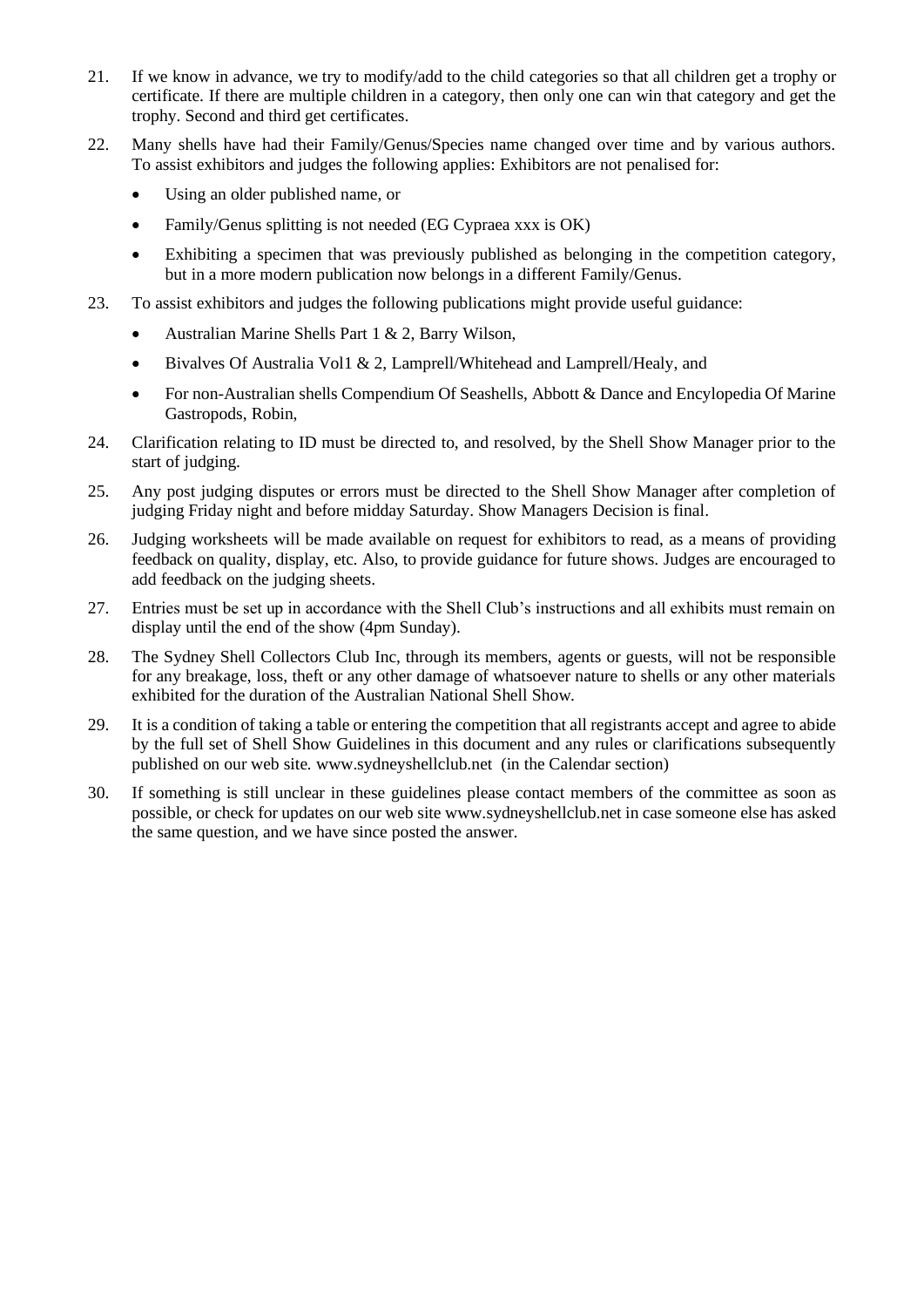## **Australian National Shell Show 2022 - Competition Categories**

| <b>No</b>      | Category                            | Min#         | Notes for judges                                                    |
|----------------|-------------------------------------|--------------|---------------------------------------------------------------------|
| 1              | Shell of the Show - Gastropod       | 1            | One shell. No fossils                                               |
| $\overline{2}$ | Shell of the Show - Bivalve         | $\mathbf{1}$ | One shell. No fossils                                               |
| 3              | Single shell with WOW Factor        | $\mathbf{1}$ | No fossils                                                          |
| 4              | Single fossil shell with WOW Factor | $\mathbf{1}$ | Gastropod or bivalve. Must be an extinct species (not subfossil)    |
| 5              | Cypraeidae                          | 20           |                                                                     |
| 6              | Umbilia                             | 15           |                                                                     |
| 7              | Zoila                               | 20           | Duplicate species and subspecies allowed                            |
| 8              | Conidae                             | 20           |                                                                     |
| 9              | Volutidae                           | 20           |                                                                     |
| 10             | Fasciolariidae / Melongenidae       | 20           | Does not need both                                                  |
| 11             | Ranellidae / Bursdiae / Personidae  | 20           | Does not need all three                                             |
| 12             | Volutidae from Australia/NZ         | 20           | Does not need both Australian and NZ species                        |
| 13             | Muricidae                           | 16           |                                                                     |
| 14             | Olividae                            | 26           |                                                                     |
| 15             | Harpidae / Austroharpa / Morums     | 20           | Must include at least 5 Morums. Austroharpa not essential           |
| 16             | Cassidae                            | 20           |                                                                     |
| 17             | Strombidae                          | 20           |                                                                     |
| 18             | Mitridae/Vexillum/Costellariidae    | 30           | Does not have to include all three Genus                            |
| 19             | Pectinidae                          | 15           |                                                                     |
| 20             | <b>Land Snails</b>                  | 26           |                                                                     |
| 21             | <b>Fossil Molluscs</b>              | 20           | Variation of "Age" not required, Extinct (not subfossil)            |
| 22             | Variations of one Gastropod species | 15           |                                                                     |
| 23             | Variations of one Bivalve species   | 15           |                                                                     |
| 24             | Variations of one Volutidae species | 15           |                                                                     |
| 25             | One Locality in Australia or NZ     | 20           | Up to 50km radius. Larger radius for ocean trawled/dredged          |
| 26             | Favourite Family or Genus - Other   | 20           | Bivalves or Gastropods not listed elsewhere.                        |
| 27             | New Zealand shells                  | 15           | Gastropods and/or Bivalves, no fossils                              |
| 28             | Other Marine Life                   | 10           | Labelling may be simpler. No Molluscs                               |
| 29             | Photographs of shells with animal   |              | One or more shells in situ with animal exposed. Judged individually |
| 5a             | Cypraeidae - Children only          | 15           |                                                                     |
| 8a             | Conidae - Children only             | 15           |                                                                     |
| 9a             | Volutidae - Children only           | 15           |                                                                     |
| 29             | Most exhibits in show               |              | Trophy only                                                         |